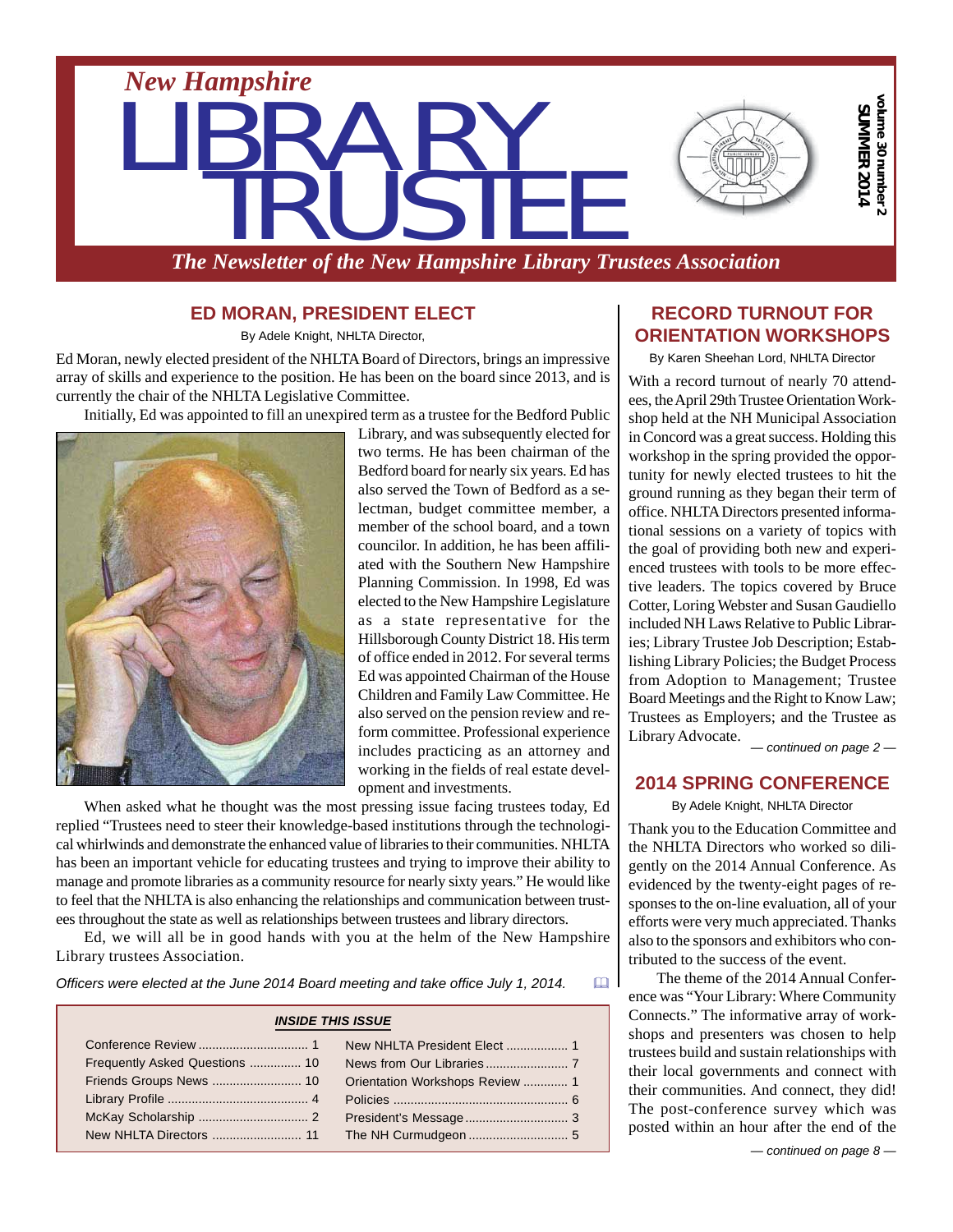Areas that prompted the most questions were the Budget Process and Compliance with the Right to Know Law. Both of these are complex issues and could be the basis for stand-alone workshops. Mindful of the manner in which towns and cities develop and present their budgets and manage their funds varies from town to town and city to city, the goal of our presentation was to give an overview of the laws regarding budgets and to clarify any gray areas. Further articles on this topic may be in the offing.

Compliance with the Right to Know Law always generates many questions and much discussion. The topic of open meetings and what actually constitutes a meeting came up often. For example, trustees who carpooled and discussed library business wondered if they were out of compliance. The use of e-mails to conduct business was also the subject of discussion. The NHMA website at *http:/ /www.nhmunicipal.org/service/right-to-know* can provide readers with additional information in a very helpful manner. Questions regarding Non-public Sessions and lack of clarity on this topic may also be answered on the NHMA webpage at this website, where readers will find a form for taking minutes for such a sessions. Questions regarding the evaluation of the Library Director and the general category of personnel management also arose. NHLTA directors recommend the use of the NHLTA LISTSERV as a valuable tool for querying other trustees on topics like these. After a brief session on Library Advocacy, Susan Gaudiello ended the workshop by strongly encouraging all trustees to sign up for the listserv on the NHLTA webpage. Responses from the audience survey taken after the workshop were overwhelmingly positive and included compliments on the professional approach taken towards the session and the excellence of the speakers overall. Because of increased demand, a second orientation session was held on June 11th with over 40 registrations.

The following comment from the evaluations sums up the value of these workshops.

"I applaud NHLTA for providing this type of training. It's important for old and new trustees to understand and observe the laws which will enhance their advocacy of libraries."

#### **Orientation Workshops** continued from page 1 **MCKAY SCHOLARSHIPS AVAILABLE**

#### By Mark Branoff, NHLTA Treasurer

Scholarships are available from NHLTA's Mildred P. McKay Scholarship Fund. The mission of the NHLTA is to develop an effective body of library trustees for the support and promotion of library services throughout New Hampshire. McKay scholarships provide aid to residents of New Hampshire for the purpose of improving library services in the state. NHLTA's Board of Directors believes that continuing education is the prime factor in providing the highest quality of library services.

Most McKay scholarship applicants are either a current library trustee or a present employee of a New Hampshire library. Applications are also considered from a board member of a specific fundraising or service body of a library. Also, groups of boards, such as a library consortium, may apply as a unit to present a workshop for members, including staff, of the consortium. McKay scholarship recipients and the amount of aid are determined by NHLTA's Scholarship Committee.

In recent years, most scholarship awards were for library conference fees. There have also been awards for library related workshop costs, for MLS course tuition and for the fees of a professional presenter before a board. The topic of the conference, workshop or course must be directly related to the responsibilities and skills required by the attendee's position.

A brief historical perspective on the Mildred P. McKay Scholarship Fund was printed on page 11 in the Spring 2014 NHLTA Newsletter.

Criteria for scholarship eligibility and the scholarship application can be found on NHLTA's website, *www.nhlta.org*.

#### *New Address:*

NHLTA 53 Regional Drive, Suite 1 Concord, NH 03301

### **BOARD OF DIRECTORS**

**Edward Moran, President Elect** Bedford • *e.moran@nhlta.org*

**Loring Webster, Vice-President** Brookline • *l.webster@nhlta.org*

**Carol Snelling, Secretary** Holderness • *c.snelling@nhlta.org*

**Mark Branoff, Treasurer** Windham • *m.branoff@nhlta.org*

**Adele Knight, Past President** Dublin • *a.knight@nhlta.org*

**Martin Davis** Claremont • *m.davis@nhlta.org*

**Susan Young Gaudiello** Barrington • *s.gaudiello@nhlta.org*

**David Hallenbeck** Amherst • *d.hallenbeck@nhlta.org*

**Constance Kirwin** Antrim • *c.kirwin@nhlta.org*

**Tina Larochelle** Boscawen • *t.larochelle@nhlta.org* **Karen Sheehan Lord** Manchester • *ks.lord@nhlta.org*

**Claire Martineau** North Stratford • *c.martineau@nhlta.org*

**Conrad Moses** East Kingston • *c.moses@nhlta.org*

**David Simpson, Jr** Peterborough • *d.simpson@nhlta.org*

**Lillian Edelmann**, *Emeritus Director* Bow • *l.edelmann@nhlta.org*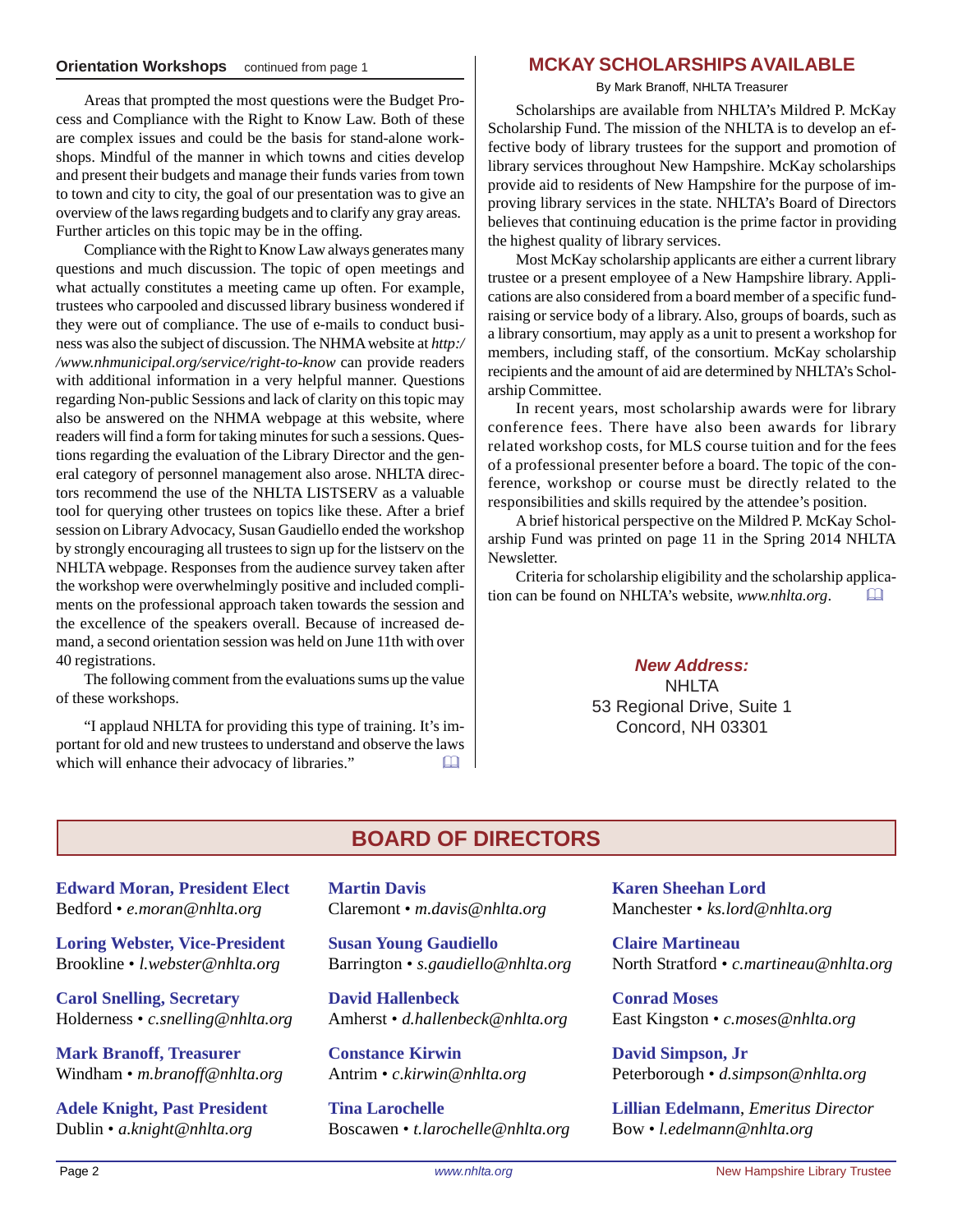

# **MESSAGE FROM THE PRESIDENT. . .**

### *Continuing education for Trustees is available in many forms.*

Thank you for your interest and participation in NHLTA activities these past few months. It is evident that trustees are eager to learn all

that they can. The recent Orientation workshop, which explains the duties and responsibilities of trustees, was met with such enthusiasm that another was scheduled to handle the overflow. See the write-up on page 1. The Annual Conference did not disappoint either. We enjoyed record attendance and informative speakers and presenters. A review of the conference starts on page 1.

The duties and responsibilities of a library trustees can be awesome and involve having knowledge in many areas, including Library RSAs, finance, and personnel and employment issues. You can't be expected to know all that immediately as it does take time to assimilate everything, but you can learn and continue to learn all it takes to be an effective library trustee. So if you missed the orientation workshop or the conference, or wish to review the basics, there are other resources to be tapped. Continuing education is available in many forms:

The **NHLTA Website** (*www.nhlta.org*) contains a wealth of information. Click on Conferences/Workshops/Resources: there you will find preliminary notes from this year's conference and the PowerPoint presentations of conference keynote speakers and presenters from the past three years. And, PowerPoint presentations from NHLTA's orientations and other workshops. Do you need help with the basics of running a meeting or taking minutes? You will find samples of meeting agendas, meeting minutes, a nonpublic session form, Best Practices and much more. Some fellow trustees have kindly agreed to let us post their policies and bylaws. This is so helpful because you do not have to reinvent the wheel but can, and should, tailor them to fit your own library. You might find an answer to one of your questions by checking the FAQ section, or by submitting an inquiry to "Ask Us". The NHLTA Listserv is another avenue for making inquiries which may be responded to by NHLTA directors and/or other library trustees.

And, don't forget the **NHLTA MANUAL:** *A Guide for Library Trustees*. I have reviewed it often, and yet I will go back to it again and again because it includes so much. When I receive calls or emails from trustees seeking advice, I often refer them to the RSAs or the financial or personnel information that is included in the manual. If you do not have a copy, it is available on the NHLTA website at *www.nhlta.org*.

A most valuable source of information is **Terry Knowles** from the State of New Hampshire Department of Justice, Charitable Trusts Unit. Terry presents a workshop for Library Trustees each June during which she talks about library RSAs including trustee authority to accept and expend gifts, expending all money raised and appropriated by the town or city for library purposes, warrant articles, fines and income-generating equipment, and much more. No matter how many of Terry's workshops I attend, I always come

away with something new. Not only does Terry keep current with library issues, but she answers a myriad of questions that often point out an aspect of a situation or problem I never thought of before. In addition to Terry's sound advice, Assistant Attorney General Lisa English is very knowledgeable about the Right to Know Law. If you missed Terry's workshop this year, make it a point to attend the next one. Terry is also very responsive to problems that arise during the year and will usually give you a quick turn-around reply to an email.

The **NH STATE LIBRARY** website (*www.nh.gov.nhsl*) contains links to resources, statistical information, sample policies and a variety of other tools. You should know that each library in the state submits an annual report to the state library that provides data about services, programs and personnel information. Library personnel and trustees can compare their services and wage data with libraries of similar size to demonstrate the need for increased spending and expansion to budget committees and boards of Selectmen. This is a handy reference to have at budget time. Check it out today. *http://www.nh.gov/nhsl/lds/public\_library\_stats.html*.

There is also a means by which trustees can help each other continue to learn. Two years ago, NHLTA directors hosted a series of informal **Regional Trustee Gatherings** throughout the state. The purpose was to foster interest and to spur formation of new groups. These informal get-togethers really are so helpful to the trustees that attend. One has an opportunity to share ideas, boast about their successes, ask questions and seek answers to problems. Perhaps the quandary you are in because of an issue that has come up in your library has been experienced by another trustee who would most likely be very happy to share how it was resolved. Hosting trustees are usually delighted to give you a tour of their library, which is another way to get ideas. Bring your camera and send us your photos.

The **NHLTA Newsletter** is published and distributed quarterly to give you information and point out resources that will help you fulfill your responsibilities as library trustee. In recent years, several new columns have been added: Policies Every Library Should Have, Regional Trustee Networking News, Trustee Toolkit, and Library Profile. The editors also plan to focus on tools to help you advocate for your library. Please let us know if you have any suggestions for other columns or news about your library.

Other resources are: the **American Library Association** (*www.ala.org*) website which contains many resources and addresses library issues including advocacy; the **New Hampshire Municipal Association** (*www.nhmunicipal.org*) website often posts articles that relate to library trustees and has a legal department whose staff will answer questions if your town is a member of the NHMA; and **Kate DeForest**, attorney at Sulloway & Hollis, PLLC, Concord, and the NHLTA legal advisor.

> Adele Knight *a.knight@nhlta.org*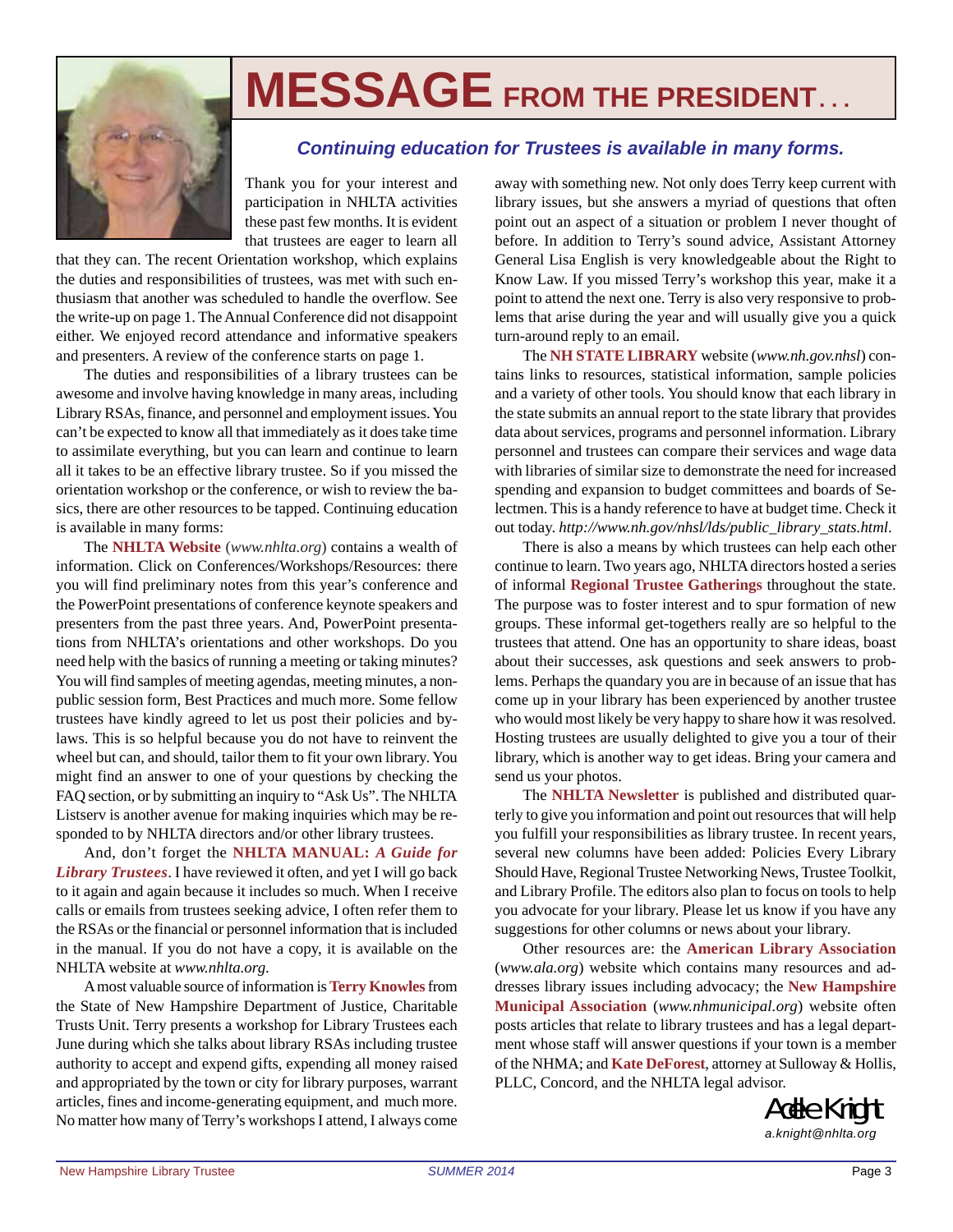### **LIBRARY PROFILE**

#### **THE ABBOTT LIBRARY**

By Peter Urbach Vice Chair, Board of Trustees

The Abbott Library in Sunapee will soon be moving out of its 88 year old building into a new building, more than doubling the current space and tripling the available parking. This is the successful conclusion of a 12 year effort to build a new library that involved three different voter-approved sites—two of which were subsequently withdrawn by the voters, and two major fundraising efforts—one of which ended in refunding most of the \$1.8 million in donations collected. A total of 10 warrant articles between 2002 and 2012 were involved including two petition articles calling for the cessation of previously approved projects. In addition, two Cy Pres petitions were filed with, and approved by, the Probate Court. It was not an easy path nor a smooth one but the new building is now almost ready and there has been a healing of divisions caused by the long and often contentious efforts.

The original Abbott Library building was built in 1926 with a bequest from Martha Abbott—hence the library name. The old building was expanded in 1984 to its present 3,460 square feet and that has been recognized as too small for needs of the town for the last 20 years.



The town purchased nearly 3 acres of land in 2012 which provided land for the new building and future expansion. The new site is ¼ mile down Route 11 from the old building.

The new building is all on one level with good sight lines from the centrally placed circulation desk over the low bookshelves throughout most of the public spaces. High density moveable shelving in one corner for lesser-used books makes up for the book storage space lost by using the lower bookshelves. Radiant heated floors will provide comfortable warmth in the winter months while central air will provide cooling in the summer. A large skylight in the center of the building provides additional daylight while large windows provide an excellent view of Mount Sunapee.

To raise funds for the new building the library trustees established a non-profit  $501(c)(3)$  foundation with several library trustees and members of the public on its board. Over two years the foundation raised \$1.3 million toward the \$2.7 million cost of the new library. The remaining funds came from prior private contributions, prior town contributions to a capital fund for the new library and a town loan of nearly \$1.0 million to be repaid from tax funds over 20 years.

The Abbott Library serves the 3,300 permanent residents of Sunapee as well as the additional estimated 6,000 summer residents and visitors. Staffing consists of two full-time employees, four part-timers, and three regular volunteers.

Both Adult and Children's programming have grown the past year. Book discussions, knitting groups, after-school activities, and story times are regularly scheduled. Many additional new programs have been held, including HackerSpace, Fancy Nancy Tea Party, Affordable Health Care Act Information session, and various author visits.

The Abbott Library has expanded its online services quite a bit over the past few years. Besides the New Hampshire Downloadable Books, the library offers Mango Languages, Freading, Freegal, IndieFlix, and ESequels. The library also has Boopsie, the mobile device platform which has proven to be very popular. With all of these new electronic services, active support for patrons with questions on the use of their electronic devices and library electronic services has become a significant interaction between library staff and patrons.

Our current major focus is on the detailed final planning for the new building—what type of tile in the bathrooms, what floor covering near the coffee bar—and on planning the move to the new building. As is so often reported in the literature, we fully expect demand for service to increase considerably when we open in the new building.



Construction photos, plans, and information about the project are available on the Abbott Library website: *www.abbottlibrary.org*.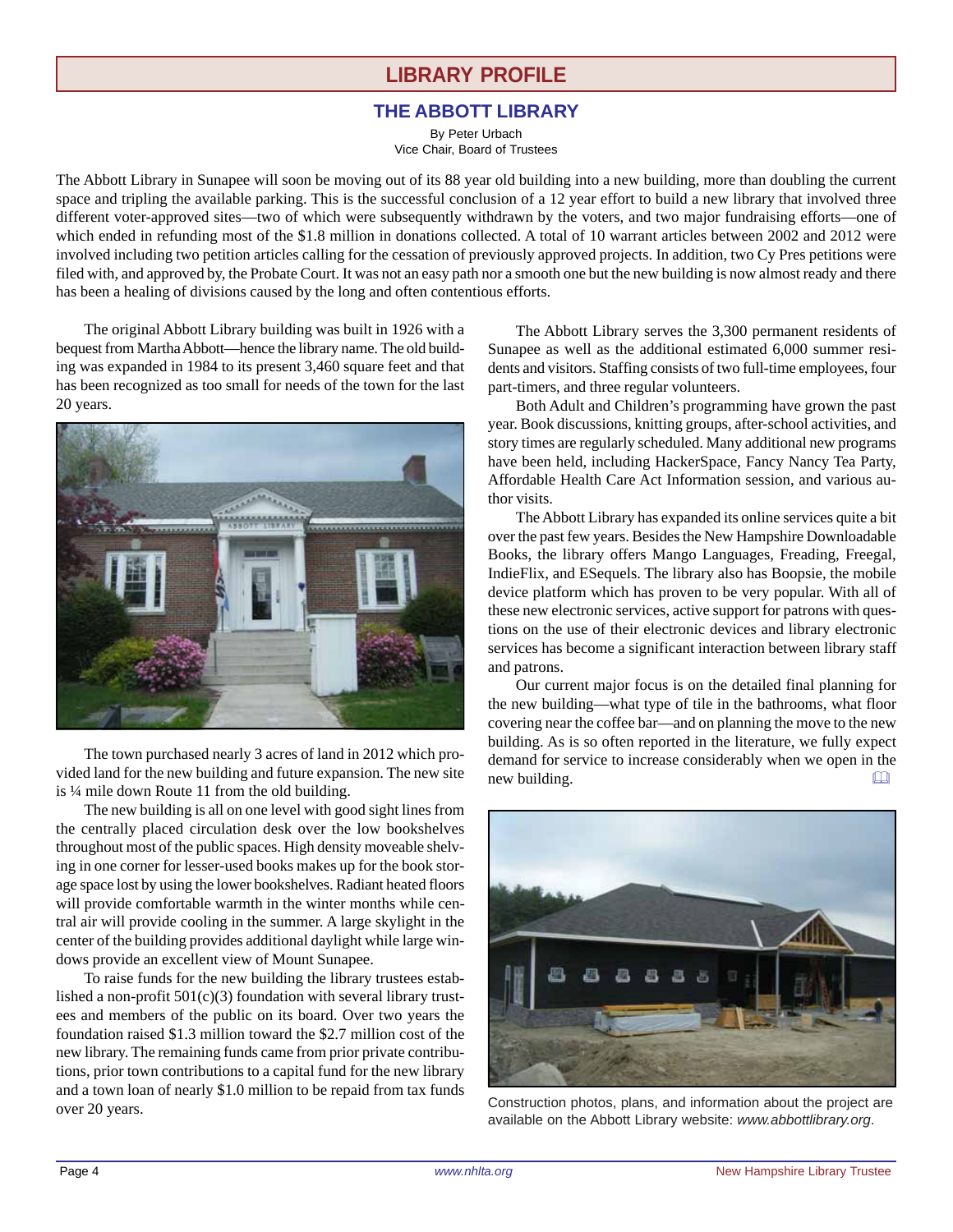#### **PRE-CONFERENCE SURVEY**

By Adele Knight, NHLTA Director

Some interesting statistics and comments were compiled from the 108 people who responded to the pre-conference survey.

#### *What is your age?*

**under 30 yrs:** 0 **30–40 yrs:** less than 10% **40–50 yrs:** 10% **50–60 yrs:** 12% **60–70 yrs:** over 50% **70–80 yrs:** 18% **over 80 yrs:** 0

*How long have you been a trustee or an alternate?*

**less than 1 yr:** 20%

**1–3 yrs:** 20%

**6–10 yrs:** 12%

**10+ yrs:** a few so long that they can't remember

#### *What are your top five concerns?*

**40%:** having enough space

**39%:** how our library needs to evolve to meet the future

**36%:** sufficient funding

**30%:** having more service for teens

**27%:** ability to carry out a Capital project

#### *What are your bottom five worries?*

**12%:** that our Board of Trustees is not doing a great job

**9%:** that we do not have enough policies and procedures

**7%:** that our library director is not doing a great job

**7%:** I am a trustee, but nothing keeps me awake

**6%:** our board's unwillingness to engage in fundraising efforts

#### *What comes to mind when you think of the word LIBRARY?*

Interestingly, the answers were assorted according to responses from the different age groups. I am listing only the key and most often used words by age groups:

**30–40 yrs:** Resources, Innovation, Education

**40–50 yrs:** Friendly, Revitalized, Information, Value

**50–60 yrs:** Wonderful, Community, Quaint, Resourceful

**60–70 yrs:** Community, Wonderful, Friendly

**70–80 yrs:** Service, Community

**Overall:** Service, Community, Wonderful

### Make A Difference: Volunteer!

 $-$ 

NHLTA is offering an opportunity to trustees to apply their skills in support of the mission and activities of the Association. The Board of Directors is an all-volunteer group of current and former library trustees. We need volunteers to work on a project-by project basis and on a long-term basis as sitting members of the board.

For information on how to volunteer with the NHLTA, please contact Loring Webster at *l.webster@nhlta.org* or Adele Knight at *a.knight@nhlta.org* with an estimate of the time you can offer, areas of interest, special skills, and degree of passion for libraries!

#### If you are passionate about libraries and want to make a difference—step up and volunteer!

#### **2014 CONFERENCE**



John Chrastka had everyone's rapt attention during his workshop.

### **Libraries Are Going Away? Think Again!** *Dispelling the myth that the Internet makes libraries obsolete.* The New Hampshire Curmudgeon

Contrary to the opinion of some, libraries are thriving. Today's libraries are offering and being inundated with requests for additional services and programs. New libraries are being built to meet the expanding needs of their communities. Books? Those are only the beginning!

Preschoolers are reading more than ever. Working commuters are borrowing books on tape at an ever-increasing rate. Seniors continue to enjoy the availability of a comfy chair and a good book or magazine. New programs and activities are being offered to broaden horizons for all ages.

The Pew Research Center released a report in March stating that "More than two-thirds of Americans are actively engaged with public libraries. This means that many people have a stake in the future of libraries." The report further states that "90% of Americans ages 16 and older say that the closing of their local public library would have an impact on their community."

New Hampshire cities and towns are responding. The following list of recent expansions and new builds shows what's really going on in NH libraries today.

…Well, at least I planned to publish the list. Guess what? The list is TOO BIG! So here is a brief summary.

There have been 57 library construction projects completed or planned in New Hampshire between 2005 and 2018. There have been 14 new builds and 12 additions between 2005 and 2014. There are 10 new libraries and 6 additions planned for 2015-2018. There have been no closures during this time period. You can go to the NHLTA website for a complete list; maybe you could print out a copy for the next person who tells you that libraries are a thing of the past.

So my reply to the statement "Libraries are going away" is: *Libraries are alive and well and thriving in New Hampshire. Better check your facts, Mr. Nay-Sayer!*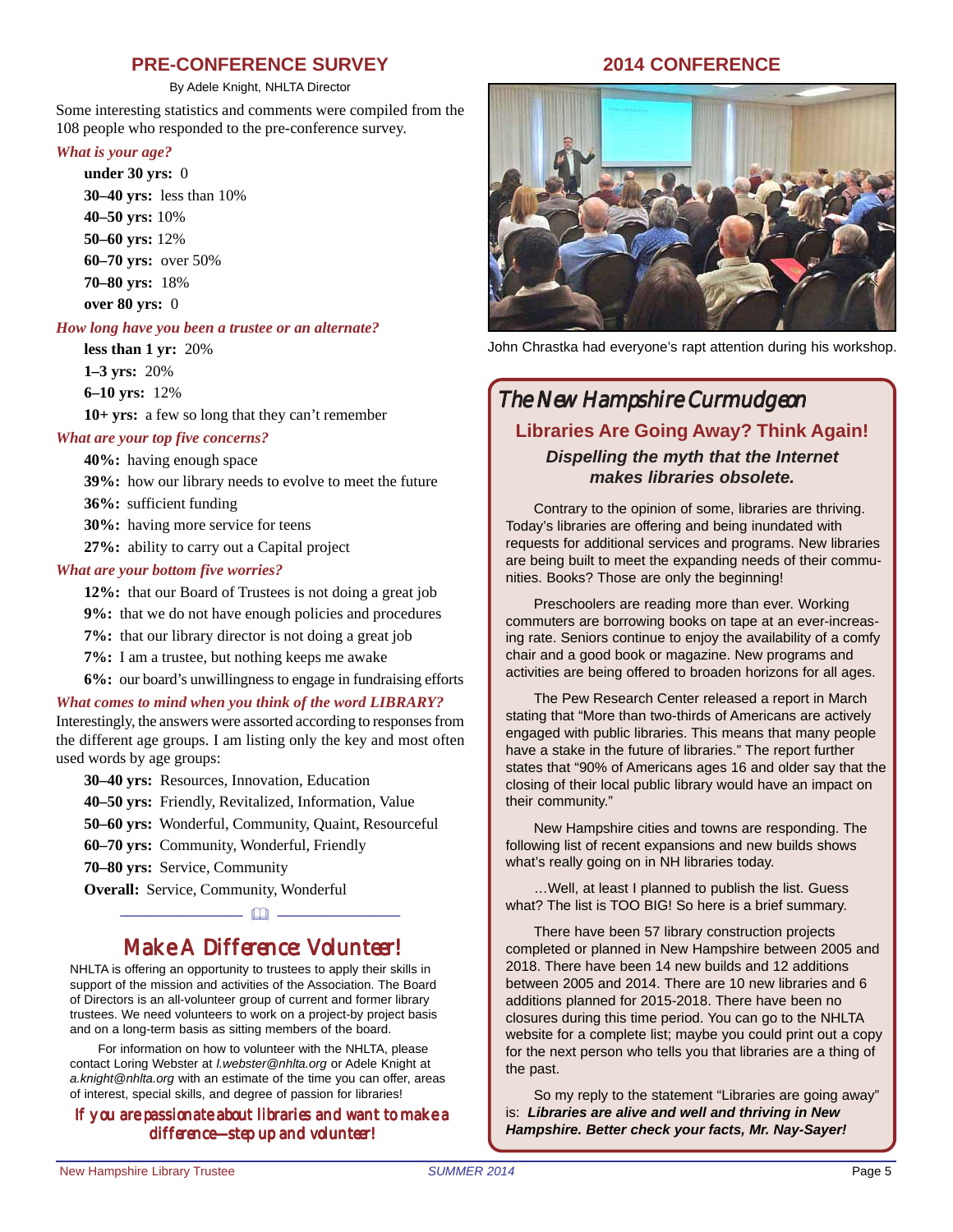### **POLICIES EVERY LIBRARY SHOULD HAVE**

Thank you to the Peterborough Town Library for sharing their Social Media policy. This is a sample and should be tailored to fit your library.

### **SOCIAL MEDIA**

#### **Purpose**

The Peterborough Town Library is committed to providing quality materials and services, which meet the educational, cultural and recreational aspirations of the community in an atmosphere that is welcoming and respectful. To help achieve this goal, the library utilizes social media to create welcoming and inviting online spaces where library users may interact with staff and other users while finding useful information relating to the library's activities and resources.

#### **Goals**

The goals of the library's social network sites are:

- To inform the public about library resources and activities.
- To increase the public's use of those resources.
- To provide additional communication with members of the public.

#### **Definitions**

Social software is defined as any web application, site or account that facilitates the sharing of opinions and information about library related subjects and issues. It includes such formats as blogs, list serves and social network pages and posts.

#### **Privacy/Parental Control**

The library does not collect, maintain or otherwise use the personal information stored on any third-party site in any way other than to communicate library-related information to users on that site, unless granted express permission by users for library contact outside of that specific sit. Users may remove themselves at any time from the library's social media site(s), or request that the library remove them. Users should be aware that third party websites have their own privacy policies and should proceed accordingly.

Users are encouraged to protect their privacy and avoid posting personally identifying information.

As with more traditional resources and the Internet, the library does not act in place of, nor in the absence of, a parent/guardian and is not responsible for enforcing any restrictions which a parent/ guardian may place upon a minor's use of social software.

### **Liability**

The Peterborough Town Library assumes no liability regarding any event or interaction that occurs between participants in any library-sponsored social media, and does not endorse content outside of pages maintained by the library and posts created by library staff in the course of their employment duties. By posting content, the user agrees to defend, indemnify and hold harmless the library and its trustees, employees and volunteers from and against all liabilities, claims, judgments, damages and costs (including attorney fees) incurred by any of them which arise out of or are related to post content.

#### **Monitoring/Inappropriate Content Removal/Appeal**

The library uses social media to form connections with the public by encouraging conversations and the exchange of information online.

The library's social media forums are limited public forums. The library requires that users stay on topic and abide by the law, and reserves the right to modify or remove any messages or postings it deems, at its sole discretion, to be harassment, obscene, defamatory and/or threatening to any individual or group, that is purely commercial or represents organized political activity, in violation of copyright, trademark rights or other intellectual right of any third party, or otherwise inappropriate for the service. (This list is not exhaustive.) Notwithstanding the foregoing, the library is not obligated to take any such actions, and will not be responsible for or liable for content posted by members of the public (see above: liability).

Any member of the public who wishes to contest modification or removal of postings should do so in writing to the library's Board of Trustees.

### **Library Social Media Policy—Staff Guidelines**

Library employees must be sensitive to the fact that social media and online forums can blur the distinction between an individual's personal and professional (official) identities.

Staff members who maintain personal social networking sites must clearly delineate between material on their personal site and work-related postings. Any comments about work-related issues must bear a disclaimer that they do not represent the organization. Personnel postings which break any personnel policy rules or state and/or federal laws, including those pertaining to privacy (including the confidentiality of patron records); harassment; or which cause damage to the library's standing in the community may be grounds for disciplinary action, including termination, regardless of whether the post was done during work or personal time. Always remember: Please make sure your words are kind, for you may have to eat them someday.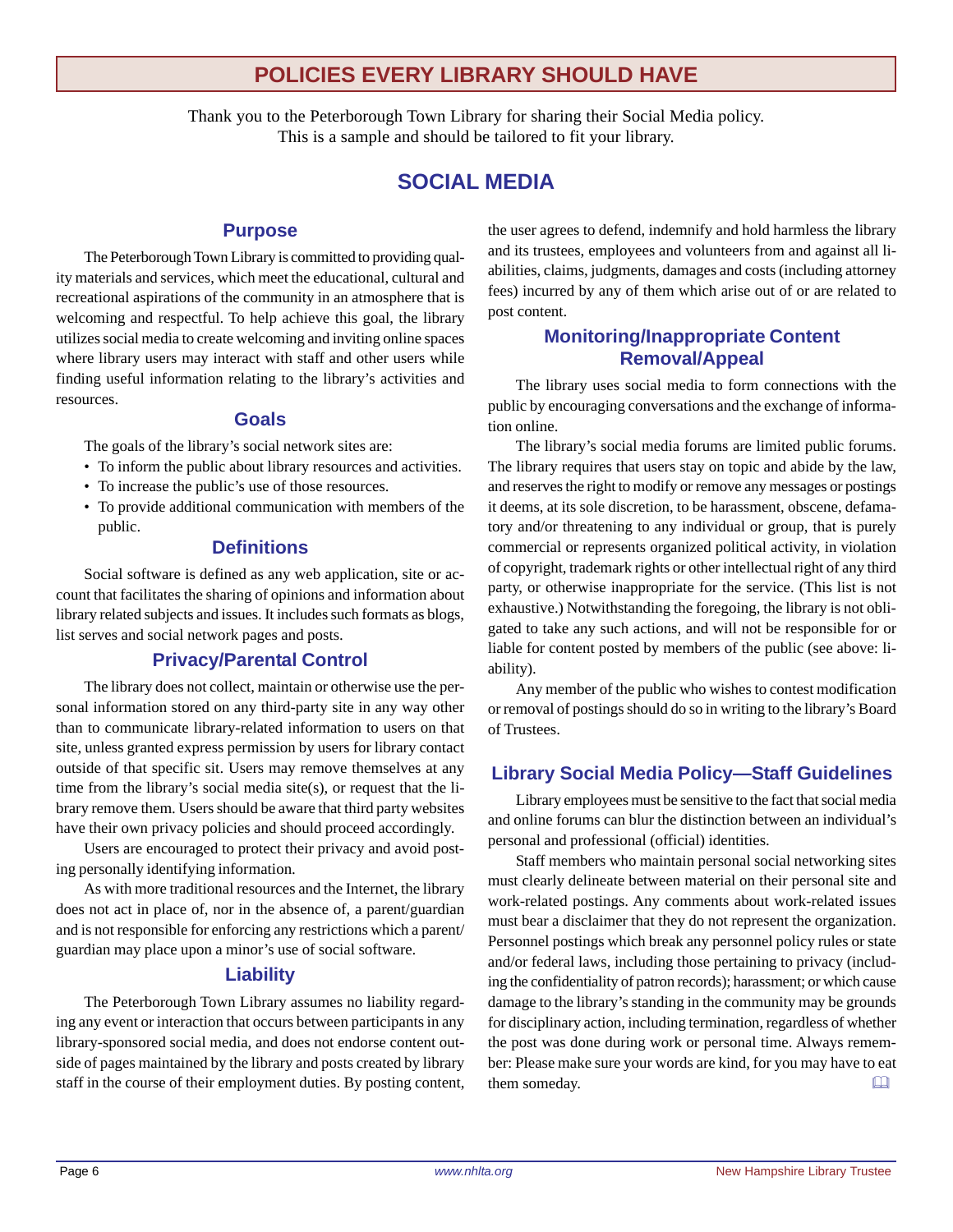### **NEWS FROM OUR LIBRARIES**

#### **WILMOT** *"Days of the Blackbird"* **FESTIVAL**

By Margaret Doodey and Kendel Currier Photos by Carol Weatherbee

Tomie dePaola — writer and illustrator of *Strega Nona* and more than 200 children's books, and former Wilmot, NH resident — charmed and delighted young and old alike at the Wilmot Public Library on January 27, 2014. He was kicking off the first-ever *Days of the Blackbird* Festival by reading his book of the same title. The idea for the festival was conceived by Library Director Rosanna Eubank Dude, upon learning the story behind the book.

Tomie explained that the idea for his book began many years ago with his complaining about the very cold weather, one evening late in January, when he arrived at Wilmot's La Meridiana restaurant for dinner. La Meridiana's chef/owner Piero Canuto responded by telling Tomie the Italian legend of the "days of the blackbird," about the last three days of January being the coldest days of the year. According to the legend, white doves hide in chimneys during January for warmth, and emerge black from the soot.

"Thank goodness it was cold that night…and I was hungry!" Tomie concluded. Tomie's *Days of the Blackbird* book is dedicated to Piero.

After researching the legend, Tomie set his blackbird story in the Piedmont area of northern Italy, with scenery like that of Piero's



When Tomie finished reading his book, he had a lively conversation with the adult listeners in the group, describing colorful char-

> acters in his family and reminiscing about Wilmot people and events. Led by Rosanna, the children enjoyed creating black and white birds by gluing feathers to cardboard cutouts of birds.

On January 29, 30 and 31, the festival continued with dining at La Meridiana. The birds the children created at the library were hung as decorations, adding to the restaurant's own blackbird themed displays and special centerpieces. Many area residents enjoyed the special menu Piero created for the festival—old favorites and new dishes—delicious offerings savored by one and all.

At the conclusion of Friday night's meal, Tomie led the gathering in a toast to Piero, for his inspiration and his fine food. As Rosanna enthused, "This festival is a special celebration of two of Wilmot's most treasured characters: Tomie dePaola and Piero Canuto. We're hoping this will become not only an annual tradition, but that it will grow over the years."

———————— ————————



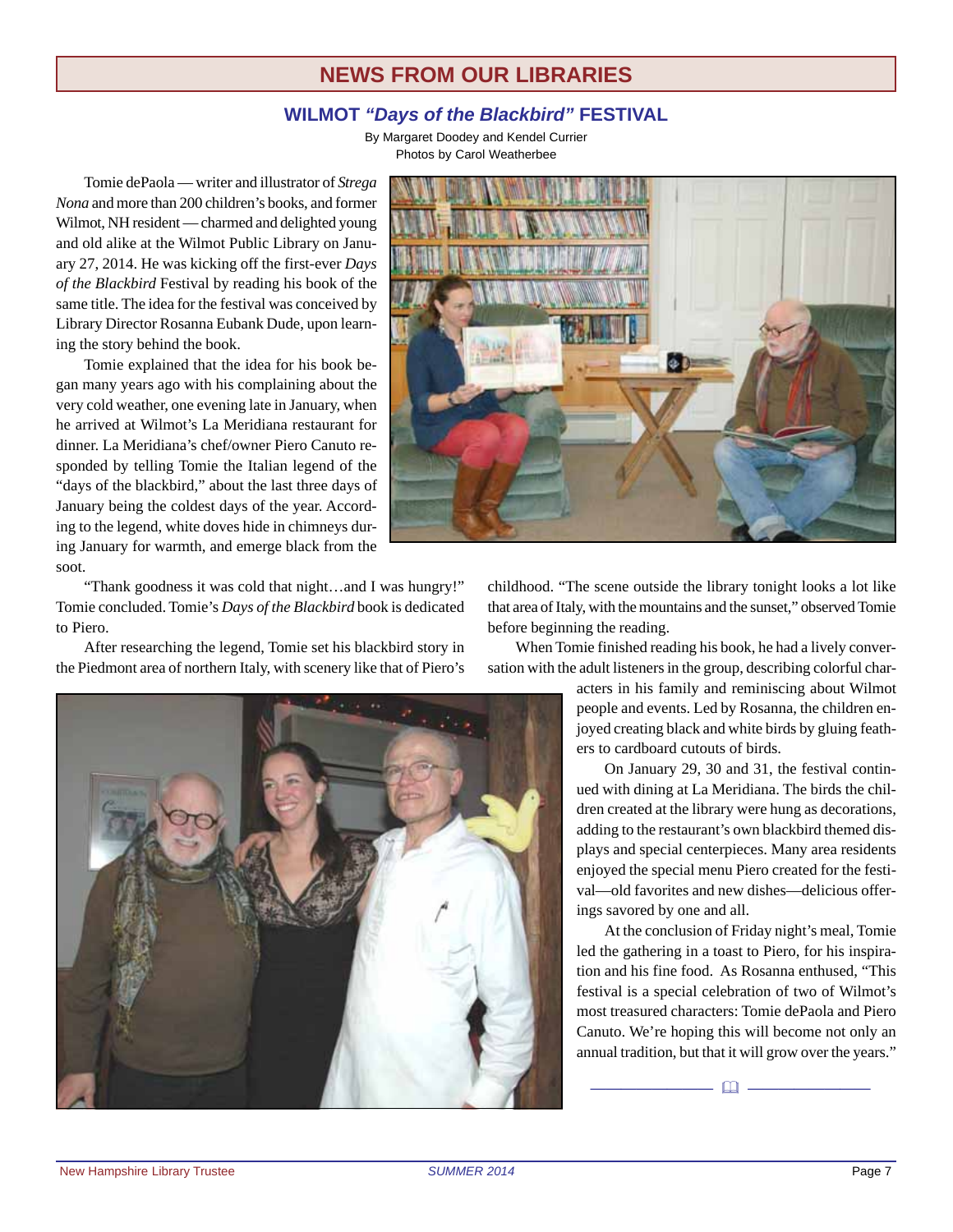conference elicited some interesting and useful responses and comments. Evaluations of the keynote speakers and all of the workshop presenters, the value of the preliminary versions of their presentations which had been posted on the NHLTA website, and of the facility were mostly very positive. There were many comments, and some suggestions, which are always taken to heart by the Education Committee and NHLTA Directors. They will be carefully considered as the 2015 conference is being planned.

### **Keynote and Workshops**

Attendees really liked keynote speakers Peter Pearson and Sue Hall because they were professional, knowledgeable and interesting. Terry Knowles continues to be a favorite with her delivery and outstanding knowledge of The Other Money and A Firm Foundation. All the presenters were very well received. John Chrastka, last year's keynote speaker, returned to talk about planning a warrant article and campaigning for it. Peter Royce explained the role of a Treasurer, and Tom Ladd told us how important it is to make friends with Friends of the Library. Douglas Bencks, a local trustee chair and architect, explained about library building as his library has recently completed the renovation and addition process. Our keynote speakers also presented two workshops: All Aboard: Great Teams, Great Meetings, Great Results and Cultivating the Who's Who: Engaging Local Celebrities in Your Mission. Kate DeForest, NHLTA's legal advisor, explained the ABCs of Library RSAs, trustee Melissa Prefontaine described How To Fight For the Library (and Not With The Town), and Sandra Mitchell talked about fundraising in her presentation, Making the Personal Ask. A lot of information was delivered to trustees in a day's time. The give and take, questions and answers, networking and interaction were invaluable.

### **New Venue**

As you know, we changed the venue of the event to the Grappone Conference Center in Concord in order to accommodate more attendees. As a result, there were over 300 eager registrants plus NHLTA Directors, guests and supporters. The food was terrific although there was concern expressed about the long lunch lines which we will try to alleviate next year. The central location worked better for many attendees as it reduced the distance to travel to the conference.

### **Sponsors**

For the second year in a row, we were very fortunate to have sponsors help underwrite our conference. It is definitely a plus when sponsors believe in the value of the NHLTA and choose to support us. For the first time, we had ample space to attract a number of exhibitors who felt that their part in the conference was worthwhile. The exhibitors enjoyed the interaction and, according to our survey, our attendees did too. We are happy to announce that the 2015 Conference will also be at the Grappone Conference Center on Monday, May 18th.

### **Advocacy**

Just before the business meeting, NHLTA Director Susan Young Gaudiello spoke about the importance of Library Advocacy. She explained that advocacy is a process which educates the public and policymakers about the current and evolving roles and values of

libraries, promotes library programs, and pursues adequate financial support for libraries. Following along with her PowerPoint slides, Susan elaborated on these points: *Why We Should Advocate for Libraries, Limitations on Trustees as Advocates, First Steps of Becoming a Trustee Advocate, NHLTA's Plans for Advocacy Tools for Trustees* and *How You Can Help*. She emphasized that advocates are the "Voice of the Library." You will be hearing a lot more about library advocacy in the next few months.

### **Annual Meeting**

The business meeting included the explanation and subsequent acceptance of several by-law changes, the election of new NHLTA Directors, and the awarding of Certificates of Recognition to valued directors and committee members who have retired this past year. The following people were honored for their exemplary service and dedication to promoting education for all trustees:

**Marie Harris**–former trustee of the Barrington Public Library, author and NH poet-laureate, and member of the NHLTA Conference Planning Committee.

**Christie Sarles**–former library trustee, current co-librarian at the Tuftonboro Free Library, and a member of the NHLTA Conference Planning Committee.

**Elizabeth Ives**–former NHLTA Director and President, current Chair of Trustees for the Derry Public Library, and member of the NHLTA Conference Planning Committee.

**Bruce Cotter**–retired NHLTA Director, former trustee and chair of the Wiggin Memorial Library in Stratham, and former chair of the NHLTA Fundraising Committee. Bruce still serves as a presenter at NHLTA Orientations.

**Bob Gilbert**–former NHLTA Director and for many years a member of the Finance, Legislative and Education committees. Bob is chair the Board of Trustees for the Mary E. Bartlett Library in Brentwood and continues to help the NHLTA with Orientations.

**Kathy Meserve**–retired NHLTA director and former chair of the Education Committee. Kathy was instrumental in securing the Grappone Center for this year's annual conference. She also served as the NHLTA liaison to the NHLA. Kathy is currently a trustee and treasurer for the Newton Public Library.

### **LibraryCorps**

During the lunch break, the NHLTA LibraryCorps was off to a good start when Marie Harris interviewed a number of Trustees to find out what they particularly liked about their libraries and about libraries in general. These stories will be made into short videos for the NHLTA website and for presentations in your town. If you would like to contribute your own short videos to our LibraryCorps project, please contact David Hallenbeck at *d.hallenbeck@nhlta.org* for more information.

### **2015**

The **2015 NHLTA Annual Conference** will be held at the Grappone Conference Center in Concord on **Monday, May 18**. We look forward to seeing you there.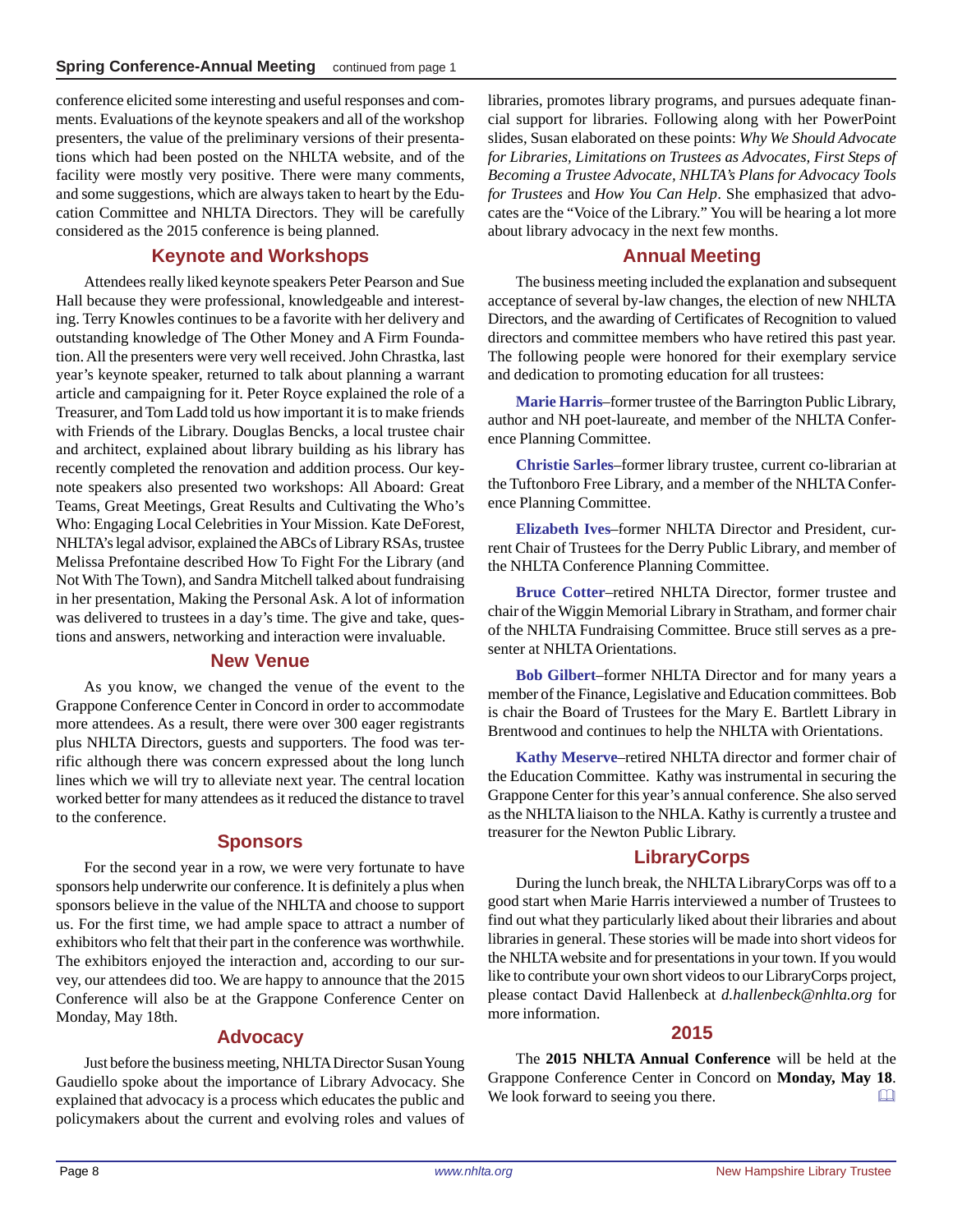### **THANK YOU CONFERENCE SPONSORS, EXHIBITORS, AND CONTRIBUTORS**

### **Premier Sponsor:**

**Charter Trust Company** Concord, NH • 603-856-5211 *www.chartertrust.com*

#### **Sponsors, Exhibitors and Contributors:**

**Bauen Corporation** Meredith, NH • 603-279-7660 *www.bauencorporation.com*

**Christopher P. Williams Architects** Meredith, NH • 603-279-6513 *www.cpwarchitects.com*

**Dennis Mires, PA The Architects** Manchester, NH • 603-625-4548 *www.thearchitects.net*

**The H.L. Turner Group, Inc.** Concord, NH • 603-228-1122 *www.HLTurner.com*

**Lavallee|Brensinger Architects** Manchester, NH • 603-622-5450 *www.LBPA.com*

**Mackensen & Company, Inc.** Hampton, NH • 603-926-1775 *www.Mackensen.com*

**Milestone Engineering & Const.** Concord, NH • 603-226-3877 *www.milestoneengcon.com*

**Nathan Wechsler & Company PA** Concord, NH • 603-224-5357 *www.nathanwechsler.com*

**NH Electric Co-op** Plymouth, NH • 800-698-2007 *www.nhec.com*

**North Branch Construction, Inc** Concord, NH • 603-224-3233 *www.northbranch.net*

**Samyn-D'Elia Architects** Ashland, NH • 603-968-7133 *www.sdarchitects.com*

**SMP Architecture** Concord, NH • 603-228-8880 *www.sheer.com*



NHLTA Director Karen Sheehan Lord handled late registrations.

**Sulloway & Hollis, PLLC** Concord, NH • 603-223-2859 *www.sulloway.com*

**Geo. M. Stevens & Son Co.** Littleton, NH • 603-444-2911 *www.geomstevensinsurance.com*

**Tennant/Wallace Architects AIA** Manchester, NH • 603-669-5855 *www.twarchitecture.com*

**TD Bank** Manchester, NH *www.tdbank.com*

**USDA Rural Development** Concord, NH • 603-223-6055 *www.rurdev.usda.gov/NH-VT*

**Warrenstreet Architects** Concord, NH • 603-225-0640 *www.warrenstreet.coop*



From left: NHLTA President Adele Knight and NHLTA Education Committee Conference Planning Committee members Marie Harris and Christie Sarles,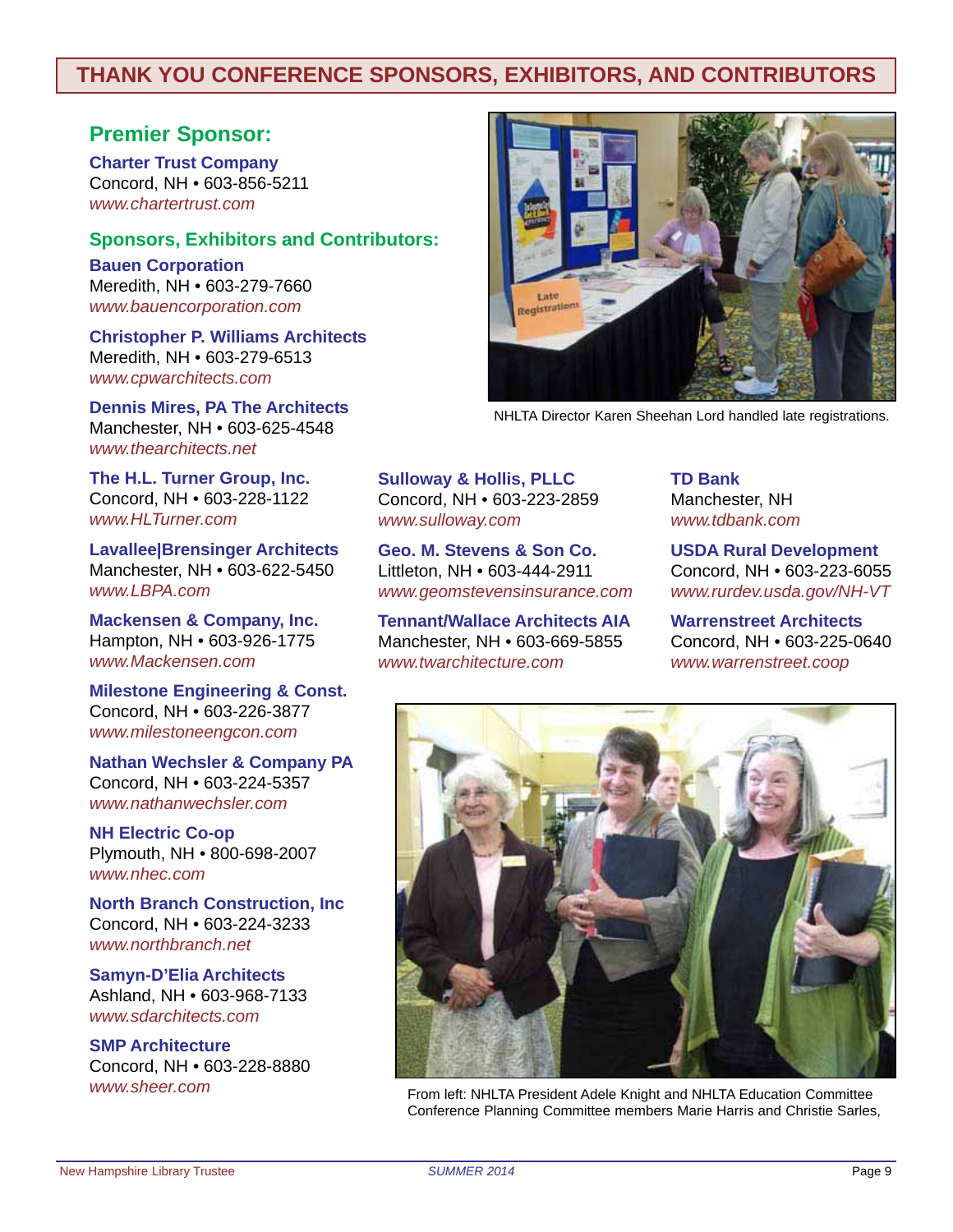#### **2014 TRUSTEE ORIENTATION**



NHLTA Director Loring Webster answers a question from a full house at the April Orientation session.

### **2014 ANNUAL AWARDS Deadline for submissions: July 31, 2014**

Each year, the NHLTA presents awards to individuals or groups who have given exemplary library service to their community. The awards are: *Library of the Year, Lillian Edelmann Trustee of the Year, Library Director of the Year, Special Service Contribution Award, Dorothy M. Little Award*, and the *Sue Palmatier Award For Outstanding Support By A "Friends of the Library" Group*.

More information on the NHLTA website *www.nhlta.org*.

### **FRIENDS GROUPS**

#### **MAINTAINING FRIENDS GROUPS 501 (C)(3) STATUS**

"Most Friends of the Library groups do not make enough money to meet the filing requirements of the form 990 or 990EZ with the Internal Revenue Service BUT they still have to file the 990-N on an annual basis or the IRS will revoke their tax exempt status. If a Friends group has lost its  $501(c)(3)$  status for failure to file the 990-N it will have to start all over again and reapply for tax exempt status."

> —Terry Knowles, Assistant Director *Charitable Trusts Unit* Ofc of the Attorney General, NH DOJ

Link to the IRS Form 990-N (e-Postcard) is on the NHLTA website at *www.nhlta.org*.

Friends may also be able to get help with their IRS filing questions from a Taxpayer Advocates Office. Link is also on the NHLTA website at *www.nhlta.org*.

## **FREQUENTLY ASKED QUESTIONS**

The content provided by these FAQs is for informational purposes only and is not, and should not be considered a substitute for legal advice.

### *INCREASE NUMBER OF TRUSTEE BOARD*

**QUESTION**: The Library Board of Trustees is interested in changing the number of trustees from 3 to 5. Could you please tell me how they would go about it?

**ANSWER**: The change would require a warrant article to be voted upon at a town meeting, with language something like:

"To see if the Town will vote to change the number of library trustees from three to five, in accordance with RSA 202-A:6. If the town votes to enlarge the board to 5 members, at the first annual meeting following this meeting, the town shall elect 2 members for a 3-year term and one member for a one-year term. At the next succeeding annual meeting 2 members shall be elected for a 3-year term, at the next following annual meeting one member shall be elected for a 3-year term, and at succeeding annual meetings members shall be elected to fill the vacancies regularly occurring."

As to the procedure for moving from 3 to 5, use the election procedure from RSA 41:8-e, which deals with moving from 3 to 5 selectmen. If the selectmen do not agree to place this article on the warrant, it can still be placed as a result of a citizen petition in accordance with RSA 39:3.

**202-A:6 Library Trustees; Election; Alternates**. – The library trustees shall have the entire custody and management of the public library and of all the property of the town relating thereto, including appropriations held pursuant to RSA 202-A:11, III, but excepting trust funds held by the town. Any town having a public library shall, at a duly warned town meeting, **elect a board of library trustees consisting of any odd number of persons which the town may decide to elect**. Such trustees shall serve staggered 3-year terms or until their successors are elected and qualified. There may be no more than 3 alternates as provided in RSA 202-A:10.

### *COMMITTEE MEETINGS AND RSA 91-A*

**QUESTION:** What constitutes a meeting? Is a committee/sub-committee of a Library Trustee board bound by RSA 91-A (Right to Know) laws?

**ANSWER:** Yes, per the definition of RSA 91-A.

#### **RSA 91-A:1-a Definitions.**

**VI.** "**Public body**'' means any of the following:

**(d) Any** legislative body, governing body, **board**, commission, committee, agency, or authority **of any** county, **town, municipal corporation**, school district, school administrative unit, chartered public school, or other political subdivision, **or any committee, subcommittee, or subordinate body thereof, or advisory committee thereto**.

Library Trustee boards and any Library Trustee committees fit the definition of "Public Body" RSA 91-A:1-a, VI.(d). Thus, Library Trustee committee meetings are also subject to the regulations Rightto-Know laws.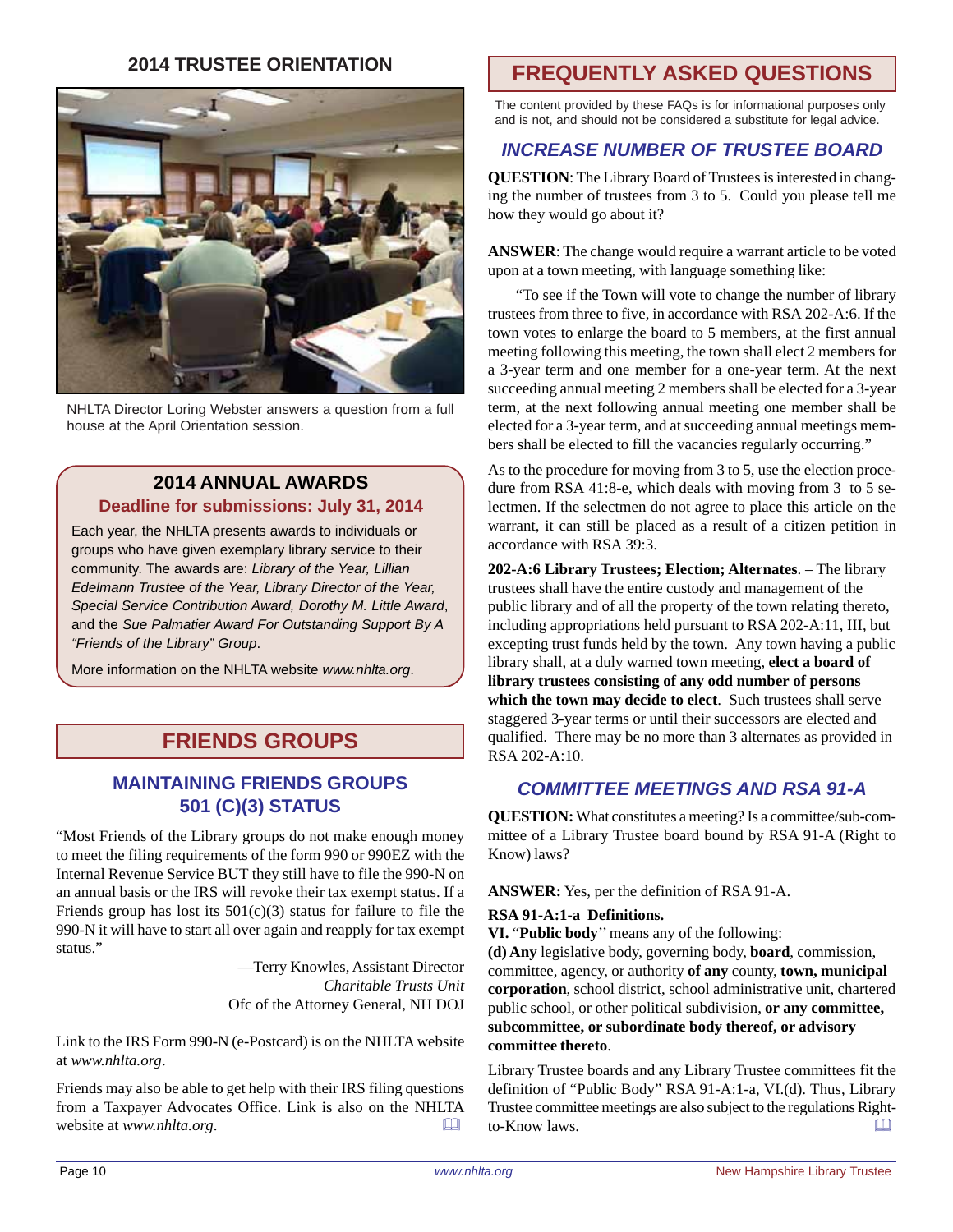### **NHLTA DIRECTOR PROFILES**

#### **TINA LAROCHELLE**

#### By Adele Knight, NHLTA Director

Tina Larochelle from Boscawen is one of the NHLTA's newly elected Directors. Tina has always liked libraries so when she discovered that there was an opening on the Board of Trustees at the Boscawen Public Library she ran for the position. Tina has been a library trustee for three years and currently serves as the board treasurer.

Professionally, Tina worked at the NH State Laboratory as a medical technologist and clinical and public health microbiologist. She is also the founder and operator (with her husband) of Apple Ridge Farm which boasts an orchard, bedding plants, vegetables and horses.

Tina has experience in communications, marketing and public relations, education and program planning, all of which will make her a valuable member of the NHLTA Board of Directors. Tina has been a 4 H leader, Founder/Life member of the Twin State Saddlebred Association and has volunteered on various church boards and at the NH Hospital. It is no surprise that Tina serves as the Town Agriculture Commissioner because she has been a NH Master Gardener since 1993.

When asked about her personal commitment to the NHLTA, she answered that she would be thrilled to serve on the board. "Libraries are growing in leaps and bounds, and are indispensable providers of education and fun to all in the community. "



Tina thinks that the conference ran very smoothly. She attended three workshops and found them all useful. She added "It is so important for the NHLTA to get the information out there to the trustees. The duties of trustees are becoming more complex; there is so much trustees need to know, how to get it done, and it does take time to learn it."

Welcome aboard, Tina!

#### **CLAIRE MARTINEAU**

By Adele Knight, NHLTA Director

Welcome to the NHLTA Board of Directors, Claire. The members of the board look forward to working with you. Claire has lots of experience as a library trustee, having served for 18 years at the North Stratford Public Library, several of them as Treasurer.



A love of books and a passion for reading have sustained Claire since she was a child. She commented "Books offer so much to the reader—an escape, an adventure to anywhere." It has always been books for Claire so when an employment position that involved books became available she pursued it. Claire's professional background in book production and purchasing for advertising and direct mail has given her good time-management and organizational skills and a flair for details. Volunteer activities include serving as a secretary and treasurer for the Cohos Historical Society and as Treasurer for her church. She is also a Supervisor of the Checklist.

We are excited about Claire's decision to act as board liaison and "voice" for North Country Trustees. Claire realizes that the remote location of libraries in the North Country coupled with tight funding issues reduces their ability to attend programs, seminars and workshops offered in the southern part of the state. She plans to host a roundtable discussion at a central location sometime in late June. Quoting Claire, "The purpose of this discussion will be to give voice to the NHLTA about those things North Country libraries do well, need help with, and need resources to do better. We can share news with our peers, build relationships and brag about ourselves." Claire's goal is to bring everything to the table and establish an open dialogue for the benefit of all the libraries in the North Country. This is a huge geographic area to be covered and travel could be a problem so if you miss the first roundtable discussion there will be another one planned.

As a first time attendee at an NHLTA Annual Conference, Claire said it was most informative and the networking was invaluable.